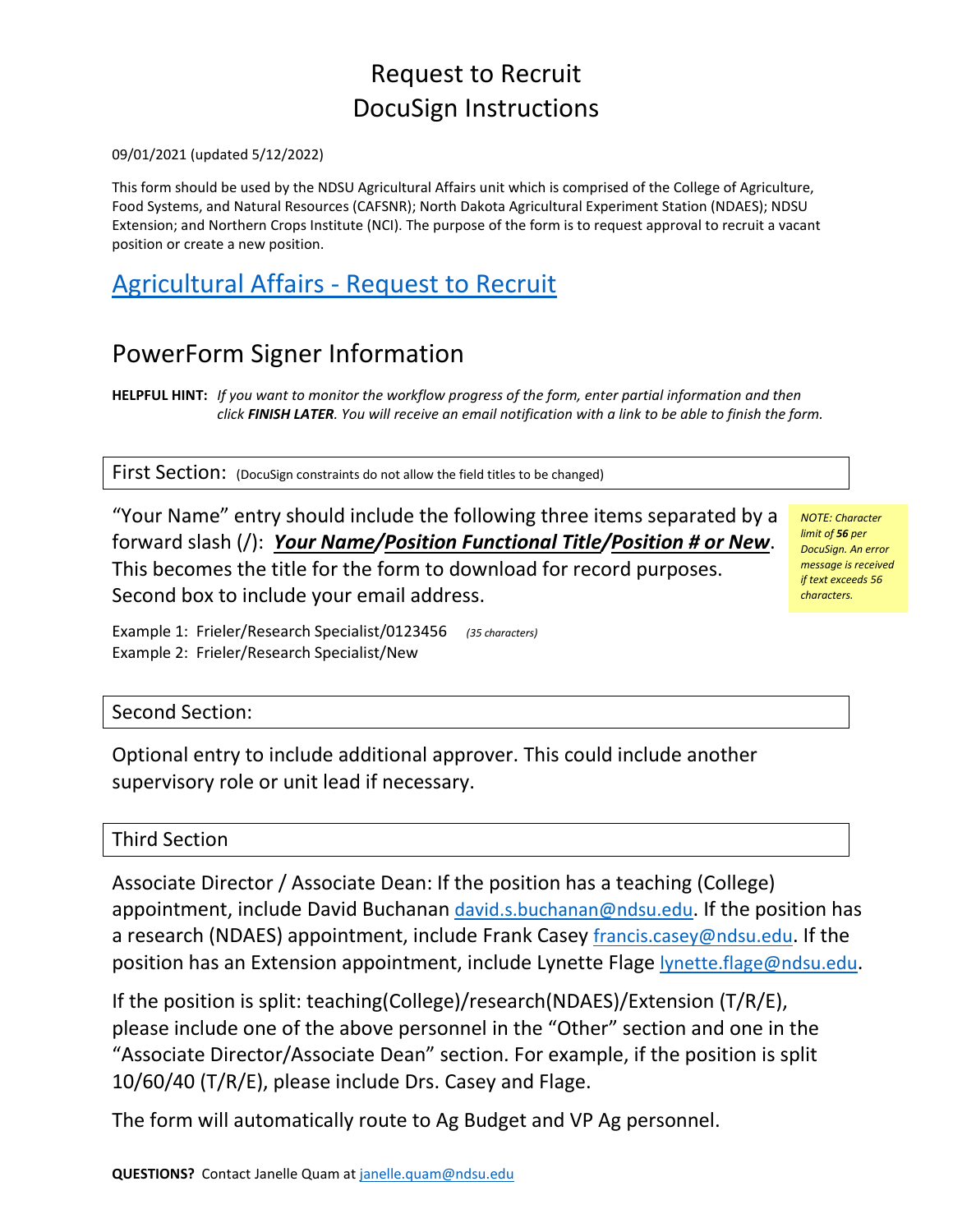### What you will see

# **NDSU**



#### Name/Position Title/Position #

Associate Dean below (if applicable).

**PowerForm Signer Information** \*\* Agricultural Affairs - Request to Recruit Form\*\*

Your Name: YOUR Name / Recruit Position Functional Title /

Finally, please enter the appropriate Associate Director or

automatically be forwarded for approval after its completed. Please enter your name and email to begin the signing process.

#### Your Name: \*

as the following:

Recruit Position # or "New" Your Email: YOUR Email

Full Name

#### Your Email: \*

**Email Address** 

Please provide information for any other signers needed for this document.

#### Other (if applicable)

#### Name:

**Full Name** 

#### Email:

**Email Address** 

#### Associate Director / Associate Dean (if applicable)

#### Name:

Full Name

#### Email:

**Email Address** 

**BEGIN SIGNING** 

*NAME/POSITION TITLE/POSITION#: "Your Name" entry should include the following three items separated by a forward slash (/): Your Name/Position Functional Title/Position # or New. This becomes the form title to download for record purposes. Character limit is 56 (error message received if text exceeds 56 characters). Second box includes your email address.*

#### *Example 1:*

 *Frieler/Research Specialist/0123456 Example 2:* 

 *Frieler/Research Specialist/New*

*OTHER: Optional entry to include additional approver. This could include another supervisory role or unit lead.*

*If the position has a teaching/ research/Extension split, Drs. Buchanan, Casey and/or Flage need to be included as approvers; one in the "Other" section and one in the "Associate Director/ Associate Dean" section.*

*BEGIN SIGNING: After "begin signing" is selected, you will be directed to the next screen.*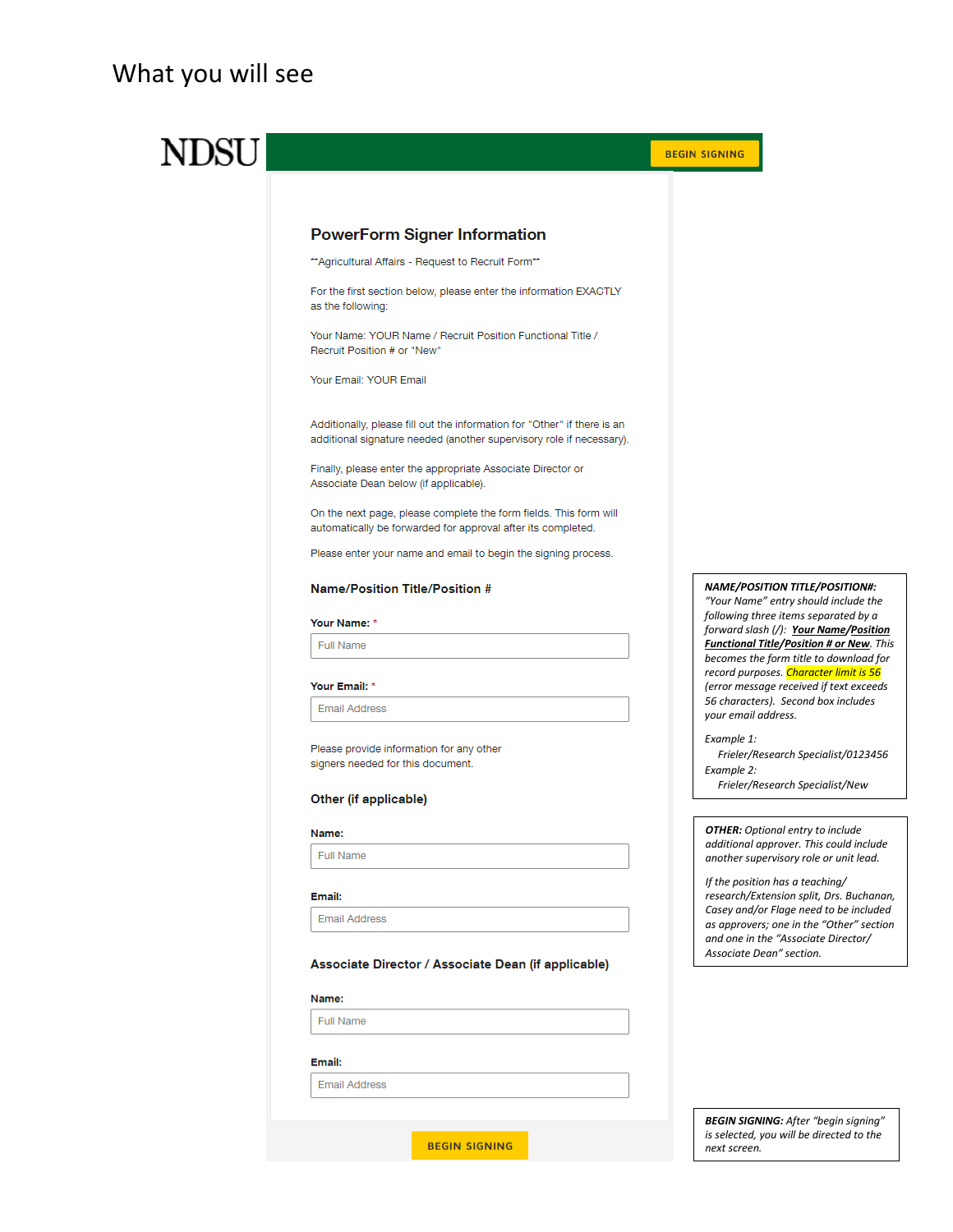| This site uses cookies, some of which are required for the operation of the site. Learn More<br>OK |                                                                                                                  |                      |                  |                                                                       |                             |  |
|----------------------------------------------------------------------------------------------------|------------------------------------------------------------------------------------------------------------------|----------------------|------------------|-----------------------------------------------------------------------|-----------------------------|--|
|                                                                                                    | Please Review & Act on These Documents                                                                           |                      |                  |                                                                       | NDSI<br>Powered by DocuSign |  |
|                                                                                                    | Please read the Electronic Record and Signature Disclosure.<br>I agree to use electronic records and signatures. |                      | <b>CONTINUE</b>  | <b>FINISH LATER</b>                                                   | <b>OTHER ACTIONS v</b>      |  |
|                                                                                                    | <b>Position Title:</b>                                                                                           |                      | Anticipated depa |                                                                       |                             |  |
|                                                                                                    | FTE:                                                                                                             | Contract: 12 month v | Reason for depar | Use the Finish Later option to continue                               |                             |  |
|                                                                                                    | <b>Source of Funds:</b><br>Fund:<br>Dept.#:<br>Responsibilities:                                                 | Project:<br>Program: |                  | signing this document at a later time. Learn<br>more<br><b>GOT IT</b> |                             |  |

If you see the "I agree to use electronic records and signatures," click the box to start completing the form.

*REMINDER: If you want the ability to monitor the workflow progress of the form, enter partial information into the form and then click FINISH LATER. You will receive an email notification with a link to be able to finish the form.*

|              | <b>FINISH</b><br><b>FINISH LATER</b><br><b>OTHER ACTIONS</b><br>Please review the documents below.                                                                                                                                                                                       |                                                                                                                                                        |
|--------------|------------------------------------------------------------------------------------------------------------------------------------------------------------------------------------------------------------------------------------------------------------------------------------------|--------------------------------------------------------------------------------------------------------------------------------------------------------|
|              | Q<br>Q<br>℗<br>┻▾<br>Θ                                                                                                                                                                                                                                                                   |                                                                                                                                                        |
| <b>START</b> | DocuSign Envelope ID: 00AFCB00-644D-457D-A240-4CA9A4C68036<br><b>NDSU</b> AFFAIRS<br>Form for use by<br>CAFSNR, NDAES,<br>Request to Recruit Position Approval Form                                                                                                                      |                                                                                                                                                        |
|              | NDSU EXT, and NCI.<br>REASON (select one)                                                                                                                                                                                                                                                | <b>REASON:</b> Start by selecting                                                                                                                      |
|              | Fill vacant position (position#<br>Create new position<br>POSITION INFORMATION                                                                                                                                                                                                           | "Fill vacant position" or<br>"Create new position."                                                                                                    |
|              | Department/Unit:<br>Name of former employee:                                                                                                                                                                                                                                             |                                                                                                                                                        |
|              | Job Code:<br>Length of service:                                                                                                                                                                                                                                                          | <b>POSITION INFORMATION:</b>                                                                                                                           |
|              | Position Title:<br>Anticipated departure date:<br>Contract: 12 month v<br>FTE:<br>Reason for departing:<br>Source of Funds:<br>Dept.#.<br>Project:<br>Fund:<br>Program:<br>Responsibilities:                                                                                             | There are some mandatory<br>fields in this section;<br>however, if "Create new<br>position" is selected, fields<br>in the right column are<br>skipped. |
|              | <b>JUSTIFICATION</b>                                                                                                                                                                                                                                                                     |                                                                                                                                                        |
|              | Evidence of the unit's consideration of redirecting position based on priorities:<br>Estimation by unit administrator of need for replacement/new position (i.e., Is it a position that is critical to the function and mission of the unit?):<br>SPACE AND EQUIPMENT NEEDS FOR POSITION |                                                                                                                                                        |
|              |                                                                                                                                                                                                                                                                                          | <b>ATTACHMENTS (optional)</b>                                                                                                                          |
|              | ESTIMATED START-UP PACKAGE                                                                                                                                                                                                                                                               | may be added if you need<br>to include additional                                                                                                      |
|              | <b>Attachments</b><br>ı<br>(optional)<br>O)                                                                                                                                                                                                                                              | justification, want to attach<br>a job description or org<br>chart, or any other items.                                                                |
|              | APPROVALS/SIGNATURES (with dates)                                                                                                                                                                                                                                                        |                                                                                                                                                        |
|              | Sign<br>Optional<br>业<br>09/03/2021<br>Signature of person requesting to recruit<br>Other (if applicable)                                                                                                                                                                                | APPROVALS/SIGNATURES:<br>Reminder to use "Other" for<br>another supervisor or unit<br>lead; or if the position is split<br>(teaching/research/Ext).    |
|              | Associate Director / Associate Dean<br>VP for Agricultural Affairs<br>Final notification to include Ag Budget Office personnel.<br>9/2021                                                                                                                                                | The short line to the left on<br>the third line of signatures is<br>for Ag Budget initialing.                                                          |
|              | $1$ of $1$<br>request-to-recruit-position-2021-09-01.pdf<br><b>FINISH</b>                                                                                                                                                                                                                |                                                                                                                                                        |